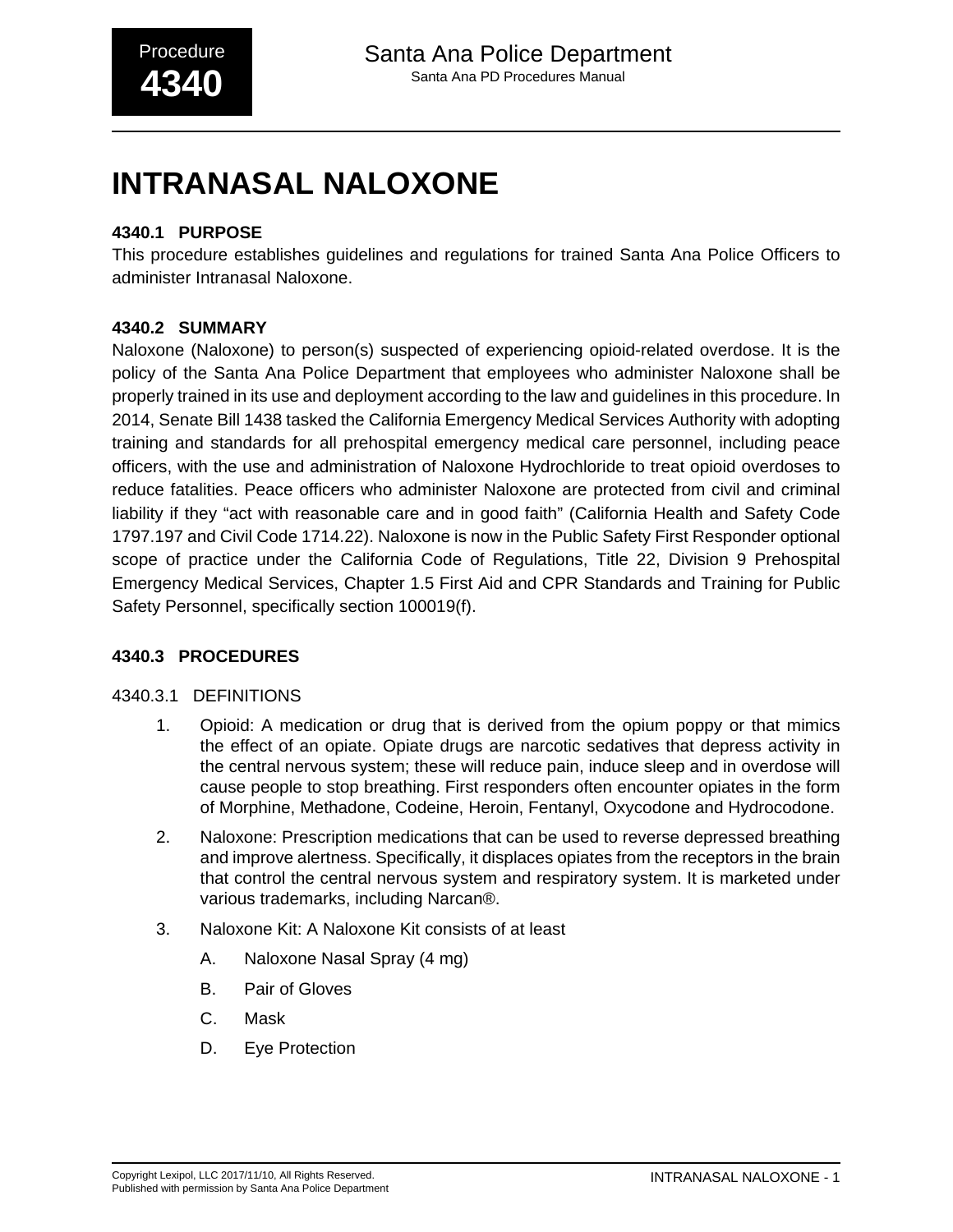# INTRANASAL NALOXONE

#### 4340.3.2 TRAINING

- 1. Initial Training Officers may not administer Naloxone without the completion of mandated training by HCA/EMS. All participating Officers will receive initial training that will include, at a minimum, an overview of California Civil Code 1714.22, patient assessment (signs/symptomogoy of overdose,) universal precautions, rescue breathing, seeking medical attention and the use of Intranasal Naloxone. Upon completion of training, Officers will have their training recorded with the Training Division.
- 2. Continuing Training Officers will receive refresher training as deemed appropriate by HCA/EMS.

#### 4340.3.3 NALOXONE APPLICATION

Naloxone should be used by officers who have received Naloxone training and are certified in CPR and First Aid in suspected narcotic overdose:

- Environment is suspicious for illegal or prescription use of narcotics
- Victim is poorly responsive and respiratory (breathing) rate appears slow or shallow; victim is unresponsive and not breathing

#### 4340.3.4 ADMINISTERING NALOXONE

Officers should maintain universal precautions and be mindful of conditions that present officer safety concerns, including the individual's history of violence, mental condition and physical size prior to making a determination to administer, or administering Naloxone. Two officers should be present prior to administering Naloxone. Officers should follow these steps before deployment:

- 1. Identify and assess the individual for responsiveness, pulse and breathing
- 2. Ensure EMS is responding
- 3. Don personal protective equipment (gloves, face shield, etc.)
- 4. Establish an airway and stimulate the individual to determine if the person will awaken (sternum rub technique)
- 5. If the individual does not respond to stimulation and continues to show poor breathing, an officer may administer Naloxone. Once an officer makes the determination to administer Naloxone, the following procedures will be followed:
	- A. Peel back the sealed package and remove the device
	- B. Place the tip of the nozzle in a nostril until your fingers touch the bottom of the person's nose
	- C. Press the plunger to administer/release full does of the Naloxone into one nostril
	- D. Assess the individual for breathing and improved consciousness
	- E. If partial response in breathing or consciousness, repeat second dose in opposite nostril to first dose
	- F. Officers will use proper tactics when administering Naloxone. Individuals revived from an opioid overdose may regain consciousness in an agitated and